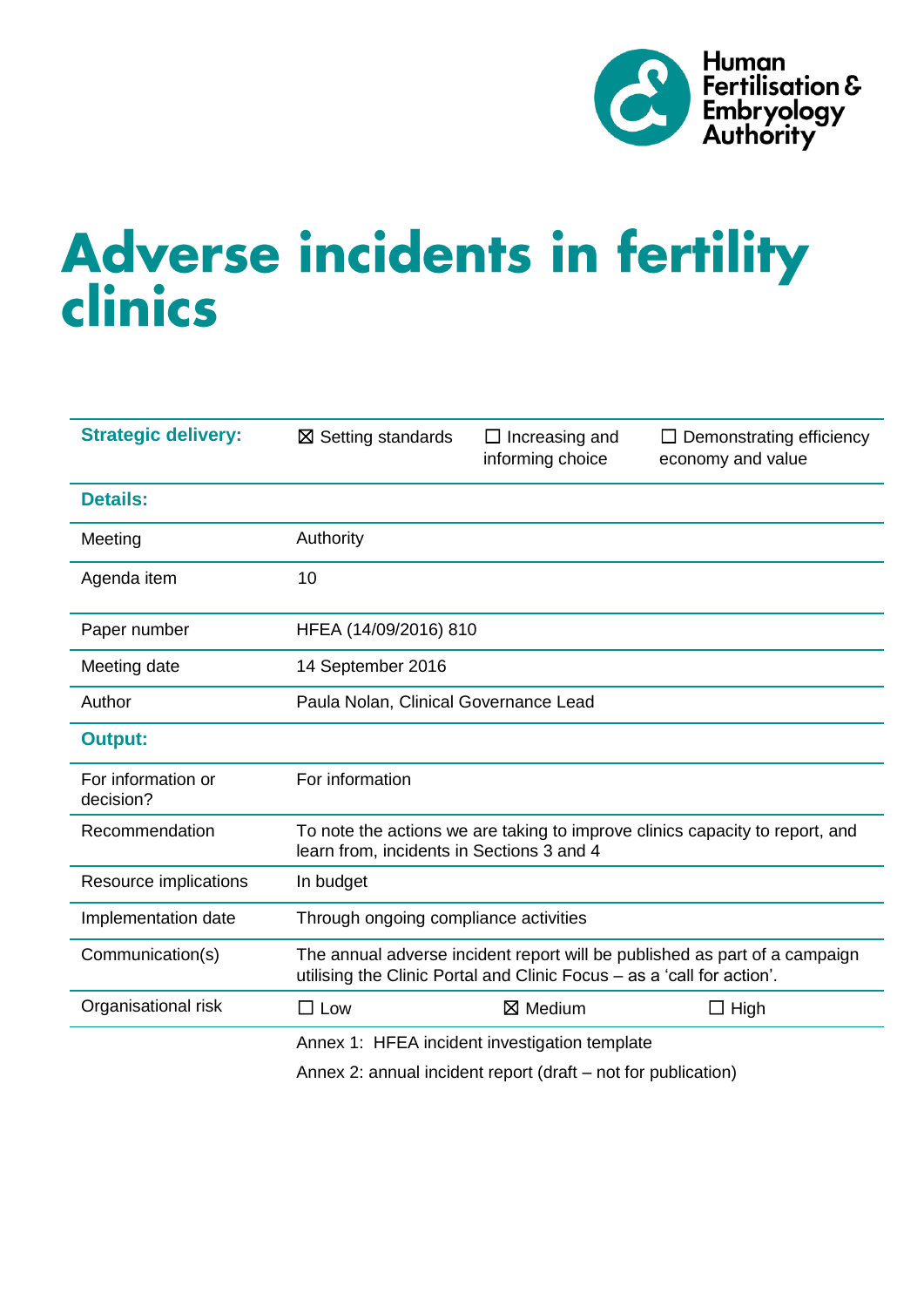#### **Background** 1.

- $1.1.$ Incidents happen in all healthcare settings. In recent years there has been considerable effort across different healthcare settings to learn from, and adopt techniques developed in, other industries where the mitigation of risk is crucial. And the HFEA has played its part in this process, since 2013 it has made public the reported incidents in the fertility sector and it has sought to encourage a culture of openness and learning. This paper summarises the incidents reported to the HFEA by clinics in 2015 and sets out the actions we propose to take to ensure that the sector continues to improve in reporting, reducing and, crucially, acting on any incidents.
- $1.2.$ The HFE Act provides a statutory framework in which incidents must be reported and analysed. The Person Responsible (PR) for an HFEA licensed clinic has a duty to report and analyse the causes of incidents<sup>1</sup>. Similarly, the Authority has a duty<sup>2</sup> to investigate and take appropriate control measures in relation to reported incidents<sup>3</sup>.
- $1.3.$ The primary reason for reporting and investigating incidents is to improve safety for patients, embryos and clinic staff. Reporting an incident is not enough on its own: to be effective, learning should be extracted from each and every incident to minimise the risk of it happening again.
- $1.4.$ The HFEA has a national role in gathering information on incidents, identifying patterns and disseminating learning across the sector so that clinics can learn from the mistakes of others.
- $1.5.$ As noted above, in 2013 the Authority published for the first time information about incidents with the aim of promoting shared learning across the sector. In July 2014 we followed this up with a summary of incidents reported by clinics between 1 January 2010 and 31 December 2012<sup>4</sup>. The third annual report for incidents reported in 2015 will be published this month. Taken together, we have now five years of data on incidents in the fertility sector in the public domain and we need to decide what interventions will best drive further improvement.

#### $2.$ **What we have learnt**

- $2.1.$ The number and type of incidents reported in 2015 is not significantly different from previous years. It is notable that no "A" grade incidents (the most serious) were reported in 2015.
- $2.2.$ However, the number of incidents by category suggests that too many in the sector are failing to learn from past errors, although it is not entirely clear why this is so. It may be that this is because clinics simply more need time to absorb the recommendations and "lessons learnt" included in previous incident reports, but that can be no excuse for failing to embed learning as quickly or effectively as we would like. There is evidence that the same type of incidents are occurring less at the clinic that reported them. In other words, where a clinic has direct experience of an incident it responds and changes its practice. Conversely, where a clinic's experience of a problem is

-

<sup>1</sup> An incident is a serious adverse event or reaction as defined at 27.2 and 27.3 of the Code of Practice.

<sup>2</sup> S.15A of the Act.

<sup>3</sup> Further information on our approach to incident handling can be found a[t http://www.hfea.gov.uk/6678.html](http://www.hfea.gov.uk/6678.html)

<sup>4</sup> [http://www.hfea.gov.uk/docs/Adverse\\_incidents\\_in\\_fertility\\_clinics\\_2010-2012\\_-\\_lessons\\_to\\_learn.pdf](http://www.hfea.gov.uk/docs/Adverse_incidents_in_fertility_clinics_2010-2012_-_lessons_to_learn.pdf)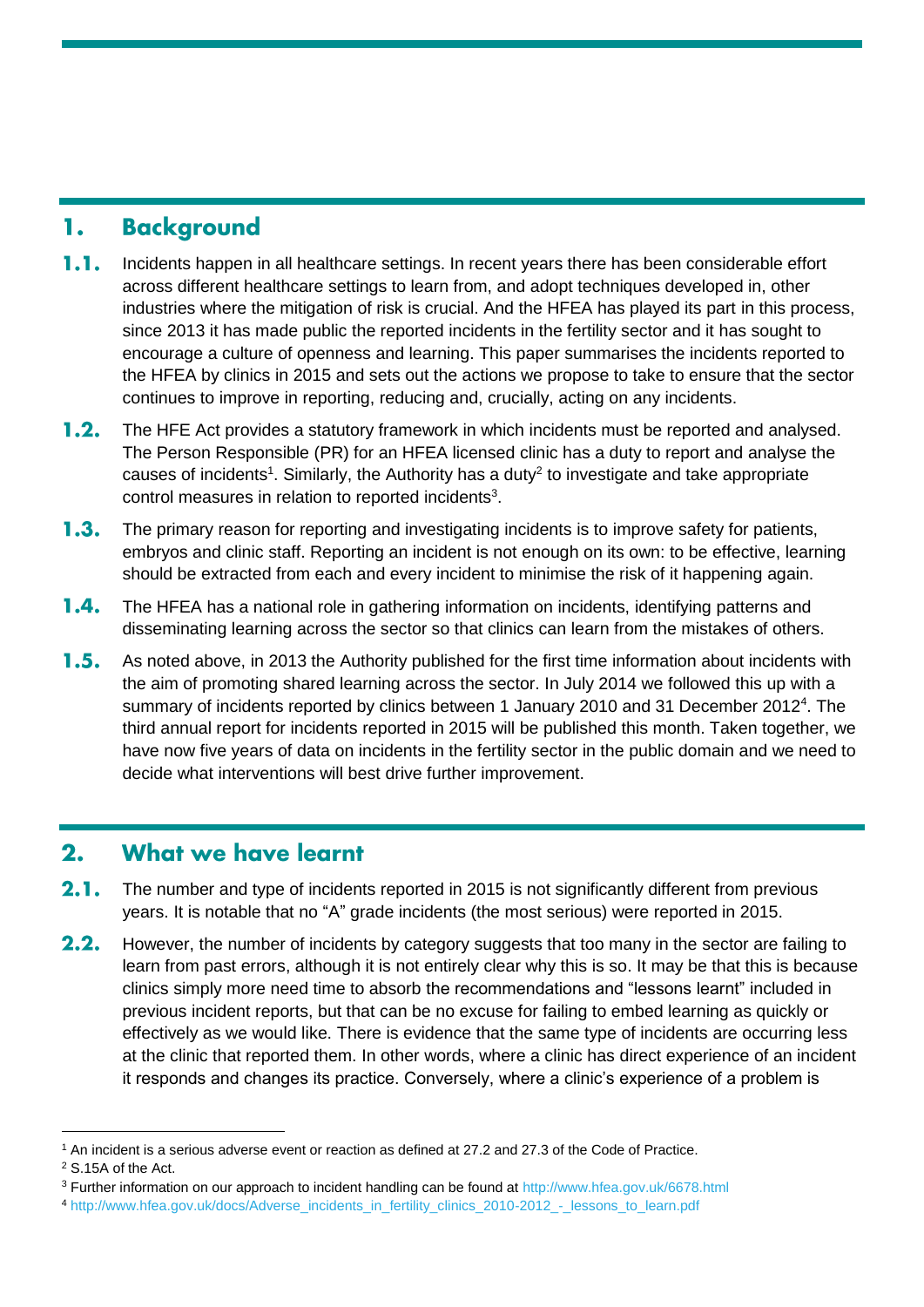indirect, through for example reading a report, some clinics may be taking the view that 'it couldn't happen here.' This is misplaced.

- $2.3.$ As a first response, we will repeat our call to clinics to study this and previous reports with care. Changes in the reporting and investigation culture will not happen overnight and it might be several years before real changes are identified.
- $2.4.$ We observe some lack of rigour in clinics undertaking root cause analysis – getting to the core of what failed. It is too easy to cite 'human error.' Rarely if ever is this the case – there will always be contributory factors.
- $2.5.$ We often observe the corrective actions implemented by clinics following incidents tend to impose additional administrative steps (checking, documenting, double and triple checking) which may be impractical to adhere to and ineffective in preventing recurrence of incidents. Again, if clinics fully engage with incident investigations to identify the root causes, using human factors<sup>5</sup> where appropriate, and implement corrective actions this is more likely to be effective.
- $2.6.$ We must adapt our response to have a greater impact on clinics' incident systems such that improvements flow. Section 3 sets out the steps we have instituted or will be taking.

#### **Clinical governance developments in 2015/6**  $3.$

-

- $3.1.$ The system we have to report and deal with incidents works well in the main but it needs to develop if we are to have the impact we desire. To this end, we will continue to provide support to clinics, recognising that the number of incidents in relation to the number of treatment cycles is very small, and balance this, where necessary, with a greater focus on trends and at inspection.
- $3.2.$ Where clinics report a high number of administration incidents, especially breaches in patient confidentiality, we will continue to offer focused assistance by the Clinical Governance Lead. To date, this support has encouraged clinics to carry out in-depth analysis of the causes of incidents. (This endeavour was supported by a workshop provided by the Information Commissioner's Office on data protection at a well-attended session at the 2016 HFEA annual conference.) Several clinics have managed to reduce their administration incidents following a focussed site visit.
- $3.3.$ We will continue to provide bespoke workshops to clinics to improve their incident investigations. The HFEA Chief Inspector and Clinic Governance Lead have provided such workshops to several clinics shifting the clinic's focus from human error to arrive at the true root cause (system errors resulting in incidents). Removing the focus around human error and to steer the investigation towards human factors. A flow chart has been designed to help clinics in this task.
- $3.4.$ We will intensify our review of reports that clinics undertake of incidents and their subsequent investigation. We have developed a new incident investigation template (annex 1) to help clinics

<sup>5</sup> *Human Factors* is a discipline that explains the underlying reasons for human errors. It applies to human capabilities, limitations and behaviour for the purpose of increasing human performance, personal situational awareness and organisational awareness to eliminate where possible - and to reduce the risk for human error - in safe, efficient & cost effective operations.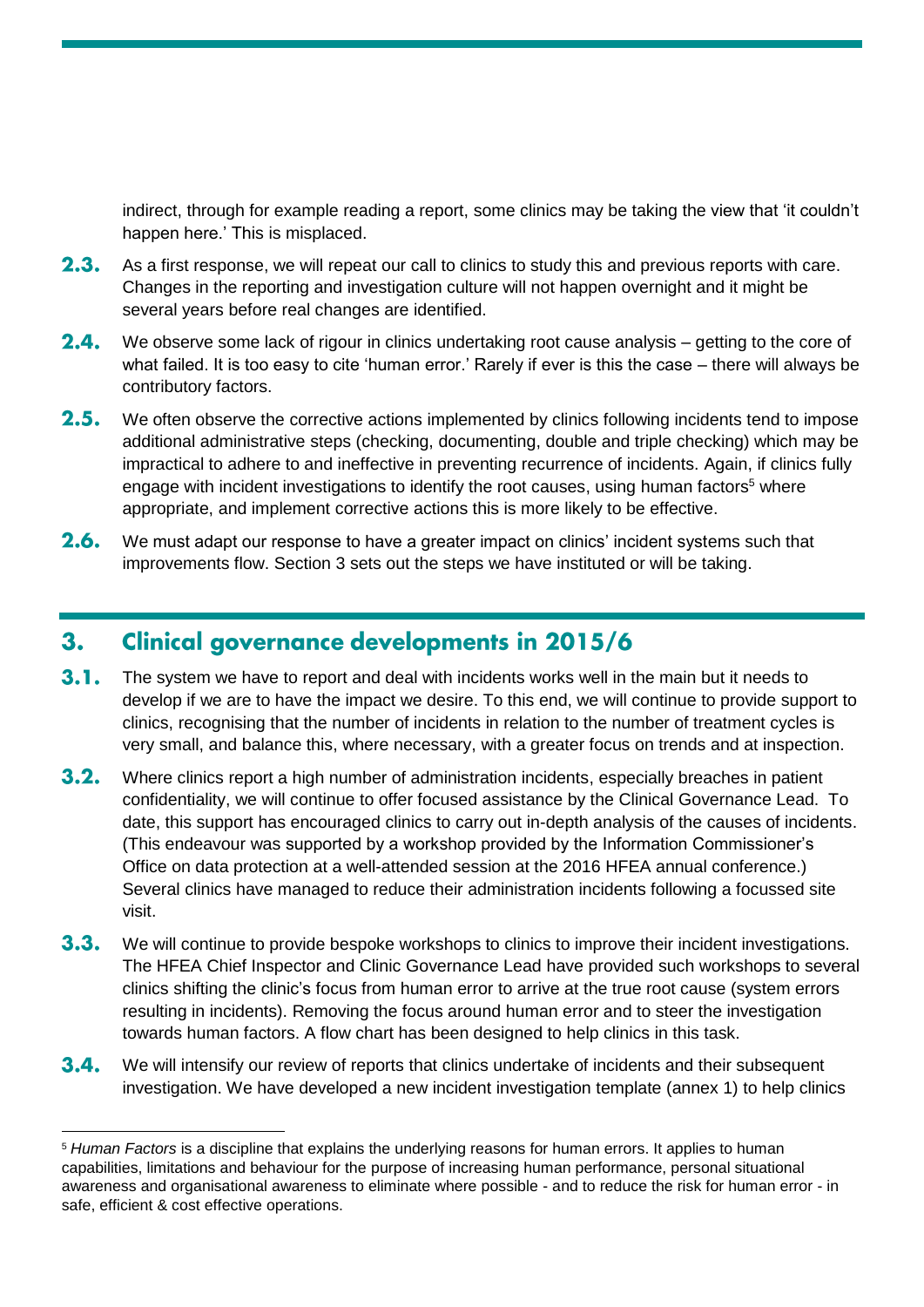produce more focused incident investigation reports and to appreciate better the root causes. This investigation template, introduced recently, also includes explanations around each stage of the investigation in order to provide guidance to the investigation team. Investigators of the incident are encouraged to consider preventive action or *risk based thinking* where the incident has the potential to occur elsewhere.

- $3.5.$ We will make better use of our data to carry out a body of work. We will assess the reporting culture of these clinics in seeking reassurance there is an open and transparent reporting culture. If we notice a trend of recurring incidents we will work with the clinic to try and resolve these issues. We will also shine a more focused light on clinics reporting a disproportionately low number of incidents in relation to the volume of activity undertaken.
- $3.6.$ On inspection our inspectors look for evidence that clinics have learnt from incidents rather than focussing on clinics' processes for incident reporting. Moreover, where clinics seem to be struggling to recognise when an incident should be reported to the HFEA the Clinical Governance Lead provides bespoke incident training sessions to individual clinics. This support will continue in 2015/16, but we will go further: where a clinic is not able to demonstrate that it is learning from experience we will reflect this in the inspection report and the recommendations relating to the licence.
- $3.7.$ We will also keep abreast of wider developments within the healthcare system. We aim to develop a collaborative working relationship with NHS Improvement which is establishing a new Independent Patient Safety Investigation Service to ensure that wider learning from colleagues working in patient safety in a healthcare setting feeds into our own ways of working. We will also explore how sectors such as the aviation industry deal with incidents.

#### 4. **Recommendation**

- $4.1.$ The Authority is asked to note this report. In summary:
	- We are seeking to influence the culture in licensed clinics so they develop an embedded learning and safety culture.
	- We will ensure that our work on incident oversight reads across more comprehensively to our inspection activities.
	- We are publishing a national report on incidents shortly, and we will use channels such as Clinic Focus and the clinic portal to maximise its impact.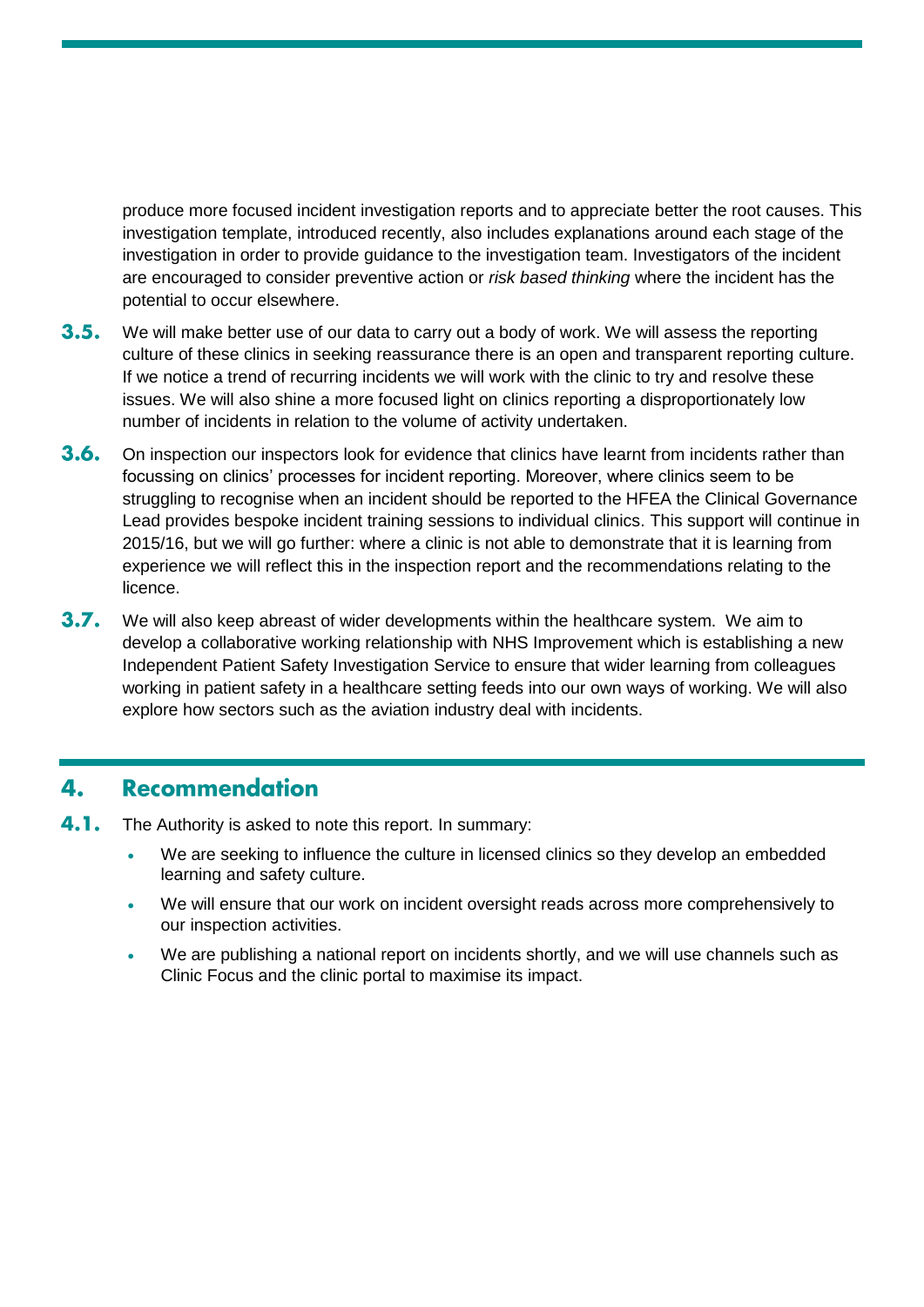# **Annex 1: HFEA incident investigation report template**

| Owner:                                                                                                                                                                                                                                                          | Raised Date: Target Date    | to be      | Department/Area incident<br>raised against | Define Severity of Incident (impact on<br>patient)                                                                 |  |
|-----------------------------------------------------------------------------------------------------------------------------------------------------------------------------------------------------------------------------------------------------------------|-----------------------------|------------|--------------------------------------------|--------------------------------------------------------------------------------------------------------------------|--|
|                                                                                                                                                                                                                                                                 |                             | completed: |                                            |                                                                                                                    |  |
|                                                                                                                                                                                                                                                                 |                             |            |                                            |                                                                                                                    |  |
| Describe in detail the background surrounding the incident.                                                                                                                                                                                                     |                             |            |                                            |                                                                                                                    |  |
|                                                                                                                                                                                                                                                                 |                             |            |                                            |                                                                                                                    |  |
|                                                                                                                                                                                                                                                                 |                             |            |                                            |                                                                                                                    |  |
|                                                                                                                                                                                                                                                                 |                             |            |                                            |                                                                                                                    |  |
|                                                                                                                                                                                                                                                                 |                             |            |                                            |                                                                                                                    |  |
|                                                                                                                                                                                                                                                                 |                             |            |                                            |                                                                                                                    |  |
|                                                                                                                                                                                                                                                                 |                             |            |                                            |                                                                                                                    |  |
| Is the incident reportable to any external regulatory bodies?                                                                                                                                                                                                   |                             |            |                                            |                                                                                                                    |  |
| Date Reported:                                                                                                                                                                                                                                                  | e.g., HTA, MHRA, HS&E & CCG |            | Reported to who:                           | <b>Case Number:</b>                                                                                                |  |
| <b>Action Required:</b>                                                                                                                                                                                                                                         |                             |            |                                            |                                                                                                                    |  |
|                                                                                                                                                                                                                                                                 |                             |            |                                            |                                                                                                                    |  |
|                                                                                                                                                                                                                                                                 |                             |            |                                            |                                                                                                                    |  |
| <b>Remedial Action/Immediate Action:</b><br>Implement temporary counter-measures at the source of the problem.                                                                                                                                                  |                             |            |                                            |                                                                                                                    |  |
| Describe these temporary measures taken to immediately mitigate the Non-Conformity or incident.                                                                                                                                                                 |                             |            |                                            |                                                                                                                    |  |
|                                                                                                                                                                                                                                                                 |                             |            |                                            |                                                                                                                    |  |
|                                                                                                                                                                                                                                                                 |                             |            |                                            |                                                                                                                    |  |
|                                                                                                                                                                                                                                                                 |                             |            |                                            |                                                                                                                    |  |
| Owner:                                                                                                                                                                                                                                                          |                             |            |                                            |                                                                                                                    |  |
| <b>Date Completed:</b>                                                                                                                                                                                                                                          | <b>Root Cause Analysis:</b> |            |                                            |                                                                                                                    |  |
|                                                                                                                                                                                                                                                                 |                             |            |                                            | Use Quality Tools such as the 5 whys technique or brainstorming. Cause & Effect diagrams also known as Fishbone or |  |
| Ishikawa diagrams. These can be used separately or combined.                                                                                                                                                                                                    |                             |            |                                            |                                                                                                                    |  |
|                                                                                                                                                                                                                                                                 |                             |            |                                            |                                                                                                                    |  |
|                                                                                                                                                                                                                                                                 |                             |            |                                            |                                                                                                                    |  |
|                                                                                                                                                                                                                                                                 |                             |            |                                            |                                                                                                                    |  |
|                                                                                                                                                                                                                                                                 |                             |            |                                            |                                                                                                                    |  |
|                                                                                                                                                                                                                                                                 |                             |            |                                            |                                                                                                                    |  |
|                                                                                                                                                                                                                                                                 |                             |            |                                            |                                                                                                                    |  |
|                                                                                                                                                                                                                                                                 |                             |            |                                            |                                                                                                                    |  |
| Owner:<br><b>Date Completed:</b>                                                                                                                                                                                                                                |                             |            |                                            |                                                                                                                    |  |
| <b>Corrective Action/s:</b>                                                                                                                                                                                                                                     |                             |            |                                            |                                                                                                                    |  |
| Give details of actions implemented to mitigate the Root Cause Analysis.                                                                                                                                                                                        |                             |            |                                            |                                                                                                                    |  |
| Corrective Actions are a reactive process; the centre must take corrective action to eliminate the cause(s) or minimise the re-<br>occurrence of similar incidents. Corrective actions should be appropriate to the effects of the nonconformities encountered. |                             |            |                                            |                                                                                                                    |  |
|                                                                                                                                                                                                                                                                 |                             |            |                                            |                                                                                                                    |  |
|                                                                                                                                                                                                                                                                 |                             |            |                                            |                                                                                                                    |  |
| Owner:                                                                                                                                                                                                                                                          |                             |            |                                            |                                                                                                                    |  |
| <b>Date Completed:</b>                                                                                                                                                                                                                                          |                             |            |                                            |                                                                                                                    |  |